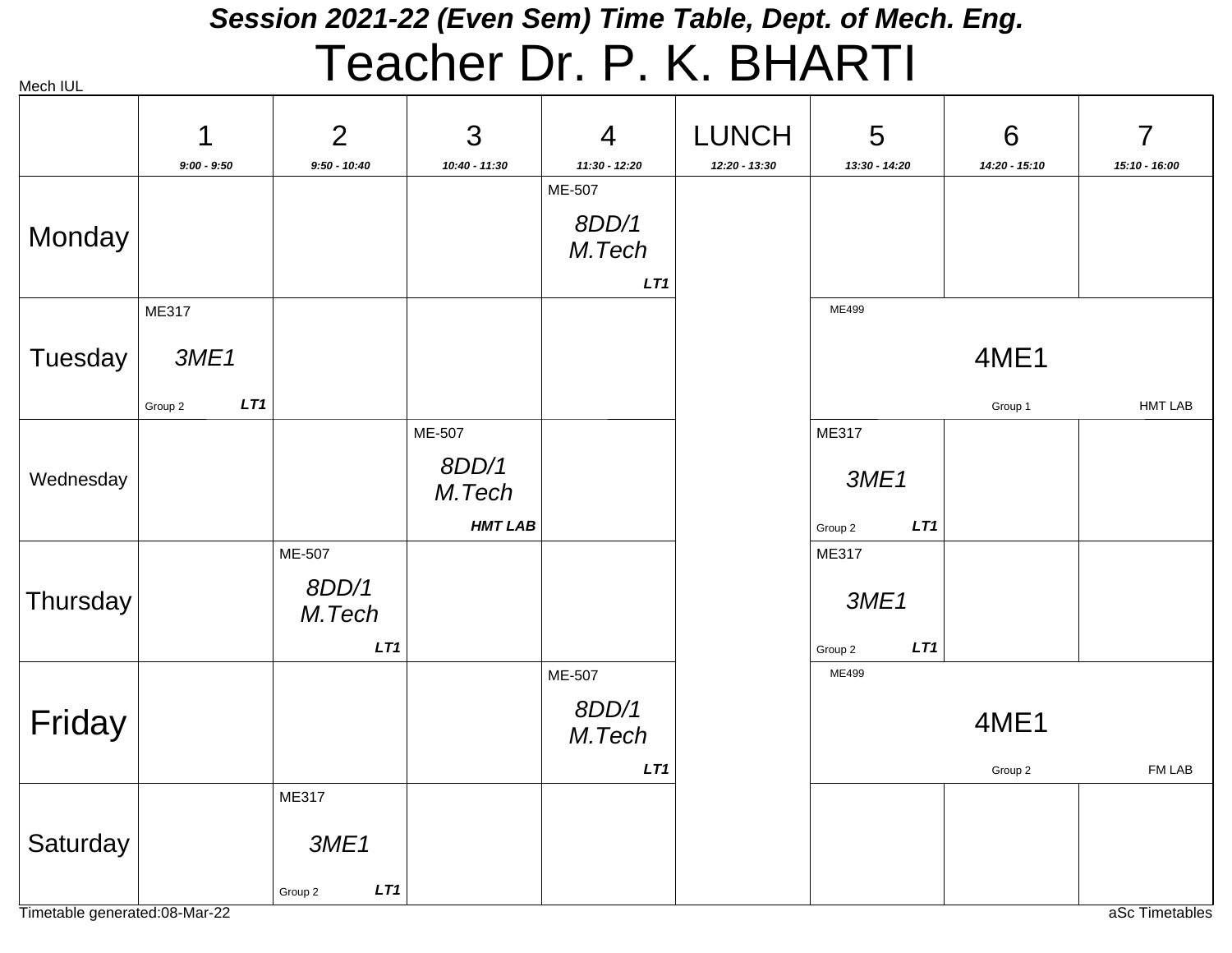#### *Session 2021-22 (Even Sem) Time Table, Dept. of Mech. Eng.*

# Teacher Er. S. A. H. JAFRI

|           | 1             | $\overline{2}$ | 3               | 4             | <b>LUNCH</b>  | 5             | 6             | $\overline{7}$ |
|-----------|---------------|----------------|-----------------|---------------|---------------|---------------|---------------|----------------|
|           | $9:00 - 9:50$ | $9:50 - 10:40$ | $10:40 - 11:30$ | 11:30 - 12:20 | 12:20 - 13:30 | 13:30 - 14:20 | 14:20 - 15:10 | 15:10 - 16:00  |
|           | ME-324        |                |                 |               |               |               | ME314         |                |
| Monday    | 3ME1          |                |                 |               |               |               | 3ME1          |                |
|           | $Gr-1$        | <b>FM LAB</b>  |                 |               |               |               | LT1           |                |
|           | ME-101        |                |                 |               |               | ME-451        |               |                |
| Tuesday   | 1CSE1         |                |                 |               |               |               | 4ME1          |                |
|           | BNLT3         |                |                 |               |               |               | Group 2       | NLT6           |
|           | ME-324        |                |                 |               |               | ME-101        |               |                |
| Wednesday | 3ME1          |                |                 |               |               | 1CSE1         |               |                |
|           | $Gr-2$        | <b>FM LAB</b>  |                 |               |               | <b>BNLT3</b>  |               |                |
|           |               | ME314          |                 |               |               | ME-101        |               |                |
| Thursday  |               | 3ME1           |                 |               |               | 1CSE1         |               |                |
|           |               | LT2            |                 |               |               | <b>BNLT3</b>  |               |                |
|           |               | ME314          |                 |               |               |               |               |                |
| Friday    |               | 3ME1           |                 |               |               |               |               |                |
|           |               | LT2            |                 |               |               |               |               |                |
|           |               | ME-101         |                 |               |               |               |               |                |
| Saturday  |               | 1CSE1          |                 |               |               |               |               |                |
|           |               | <b>BNLT3</b>   |                 |               |               |               |               |                |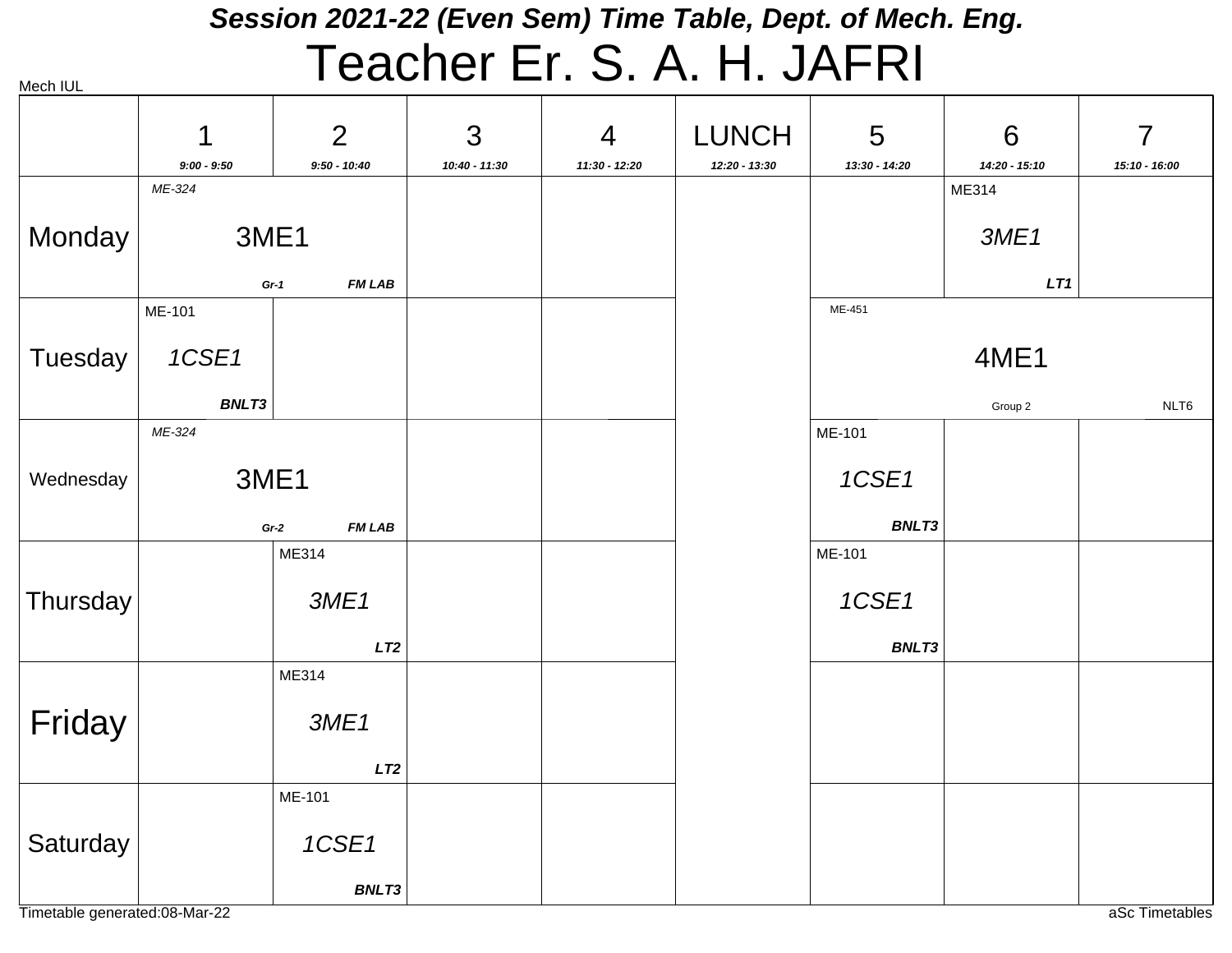#### *Session 2021-22 (Even Sem) Time Table, Dept. of Mech. Eng.* Teacher Dr. SHAHNWAZ ALAM

| Mech IUL |  |
|----------|--|

|           | 1<br>$9:00 - 9:50$        | $\overline{2}$<br>$9:50 - 10:40$ | 3<br>$10:40 - 11:30$                                       | $\overline{4}$<br>11:30 - 12:20                              | <b>LUNCH</b>  | 5<br>13:30 - 14:20 | 6<br>14:20 - 15:10 | 7<br>15:10 - 16:00 |
|-----------|---------------------------|----------------------------------|------------------------------------------------------------|--------------------------------------------------------------|---------------|--------------------|--------------------|--------------------|
| Monday    |                           |                                  | ME-101<br>I EE / EC<br>SPV/CIS<br>CSE4/BME<br><b>BNLT1</b> |                                                              | 12:20 - 13:30 |                    |                    |                    |
| Tuesday   | ME-508<br>1 M.Tech<br>LT2 |                                  |                                                            |                                                              |               |                    |                    |                    |
| Wednesday | ME-508<br>1 M.Tech<br>LT1 |                                  | ME-101<br>I EE / EC<br>SPV/CIS<br>CSE4/BME<br><b>BNLT1</b> |                                                              |               | ME-451             | 4ME1<br>Group 1    | NLT6               |
| Thursday  |                           |                                  | ME-101<br>I EE / EC<br>SPV/CIS<br>CSE4/BME<br><b>BNLT1</b> |                                                              |               | ME-510             | 8DD                | FM LAB             |
| Friday    |                           |                                  | ME-508<br>1 M.Tech<br>LT1                                  |                                                              |               |                    |                    |                    |
| Saturday  |                           | ME-508<br>1 M.Tech<br>LT2        |                                                            | ME-101<br>I EE / EC/<br>SPV/CIS/<br>CSE4/BME<br><b>BNLT1</b> |               |                    |                    |                    |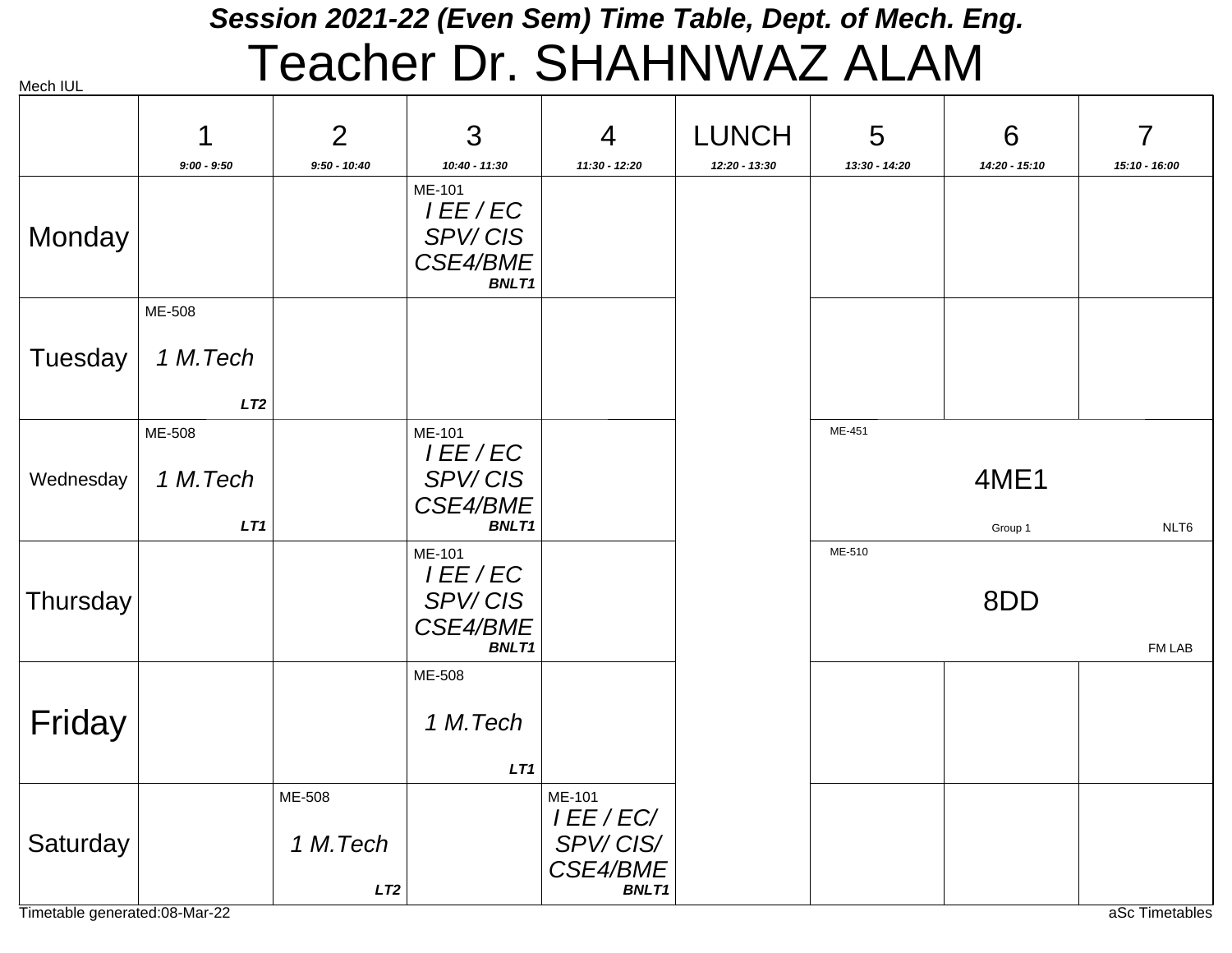#### *Session 2021-22 (Even Sem) Time Table, Dept. of Mech. Eng.* Teacher Dr. MOHD. SHADAB KHAN

|           |                                                                    | $\overline{2}$                                                     | 3                                                                  | $\overline{4}$            | <b>LUNCH</b>  | 5                     | 6                                 | 7                                                                      |
|-----------|--------------------------------------------------------------------|--------------------------------------------------------------------|--------------------------------------------------------------------|---------------------------|---------------|-----------------------|-----------------------------------|------------------------------------------------------------------------|
|           | $9:00 - 9:50$                                                      | $9:50 - 10:40$                                                     | 10:40 - 11:30                                                      | 11:30 - 12:20             | 12:20 - 13:30 | 13:30 - 14:20         | 14:20 - 15:10                     | 15:10 - 16:00                                                          |
| Monday    |                                                                    | ME-509<br>1 M.Tech<br><b>HMT LAB</b>                               | ME-101<br>1 CSE-3<br><b>DD/CCAI</b><br><b>DSAI</b><br><b>BNLT5</b> |                           |               | ME-211<br><b>2ME1</b> | <b>MMC LAB</b><br>Gr <sub>2</sub> |                                                                        |
| Tuesday   |                                                                    | ME-101<br>1 CSE-3<br><b>DD/CCAI</b><br><b>DSAI</b><br><b>BNLT5</b> | ME-509<br>1 M.Tech<br><b>FM LAB</b>                                |                           |               |                       |                                   |                                                                        |
| Wednesday | ME-101<br>1 CSE-3<br><b>DD/CCAI</b><br><b>DSAI</b><br><b>BNLT5</b> |                                                                    |                                                                    |                           |               |                       |                                   |                                                                        |
| Thursday  |                                                                    |                                                                    |                                                                    | ME-509<br>1 M.Tech<br>LT1 |               |                       | ME-102                            | 1 CSE-3/DD/CCAI<br><b>DSAI</b><br><b>BME LAB</b><br>Group <sub>2</sub> |
| Friday    |                                                                    | ME-509<br>1 M.Tech<br>LT1                                          |                                                                    |                           |               | ME-510                | 1 M.Tech                          | MMC LAB                                                                |
| Saturday  |                                                                    | ME-101<br>1 CSE-3/<br>DD/CCAI/<br><b>DSAI</b><br><b>BNLT5</b>      |                                                                    |                           |               |                       |                                   |                                                                        |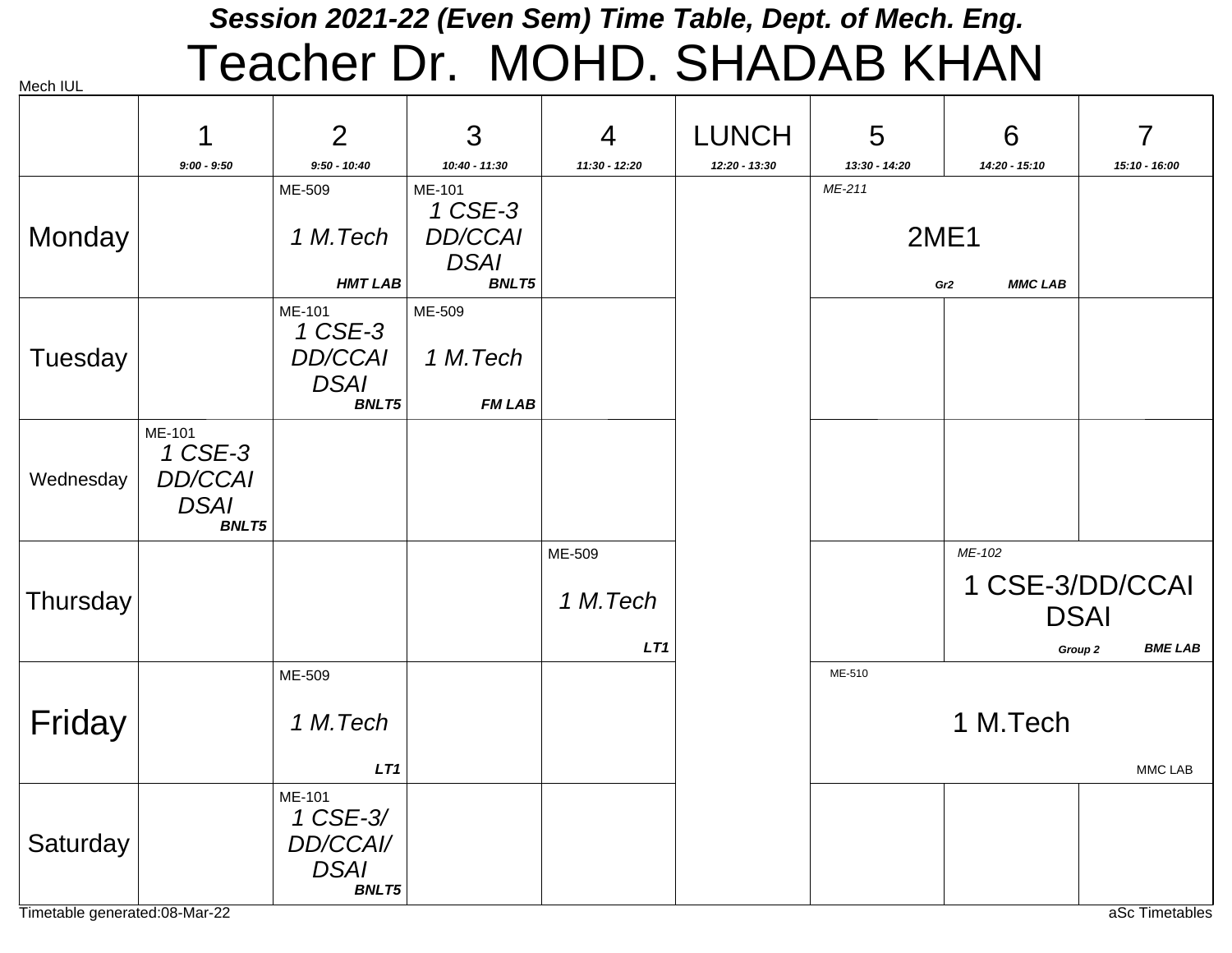## *Session 2021-22 (Even Sem) Time Table, Dept. of Mech. Eng.* Teacher Dr. MOHD. ANAS

|           | 1             | $\overline{2}$ | 3             | 4               | <b>LUNCH</b>  | 5             | 6                  | $\overline{7}$             |
|-----------|---------------|----------------|---------------|-----------------|---------------|---------------|--------------------|----------------------------|
|           | $9:00 - 9:50$ | $9:50 - 10:40$ | 10:40 - 11:30 | $11:30 - 12:20$ | 12:20 - 13:30 | 13:30 - 14:20 | 14:20 - 15:10      | 15:10 - 16:00              |
|           | ME-108        |                |               |                 |               | ME-405        |                    |                            |
| Monday    | 1AE           |                |               |                 |               | 8DD           |                    |                            |
|           | LT4           |                |               |                 |               | LT1           |                    |                            |
|           |               | ME320          |               |                 |               | ME-405        | ME320              |                            |
| Tuesday   |               | 3ME1           |               |                 |               | 8DD           | 3ME1               |                            |
|           |               | LT1<br>Gr1     |               |                 |               | LT1           | LT3<br>$\vert$ Gr1 |                            |
|           |               |                | ME320         |                 |               | MEP-699       |                    |                            |
| Wednesday |               |                | 3ME1          |                 |               |               | 2 M.Tech/X DD      |                            |
|           |               |                | LT4<br>Gr1    |                 |               |               |                    | FM LAB                     |
|           | ME-108        |                |               |                 |               |               | ME-103             |                            |
| Thursday  | 1AE           |                |               |                 |               |               |                    | 1 CE                       |
|           | LT1           |                |               |                 |               |               |                    | GH <sub>1</sub><br>Group 1 |
|           |               | ME-405         | ME320         |                 |               |               |                    |                            |
| Friday    |               | 8DD            | 3ME1          |                 |               |               |                    |                            |
|           |               | $FMLAB$ Gr1    | NLT10         |                 |               |               |                    |                            |
|           |               | ME-405         |               |                 |               |               |                    |                            |
| Saturday  |               | 8DD            |               |                 |               |               |                    |                            |
|           |               | NLT10          |               |                 |               |               |                    |                            |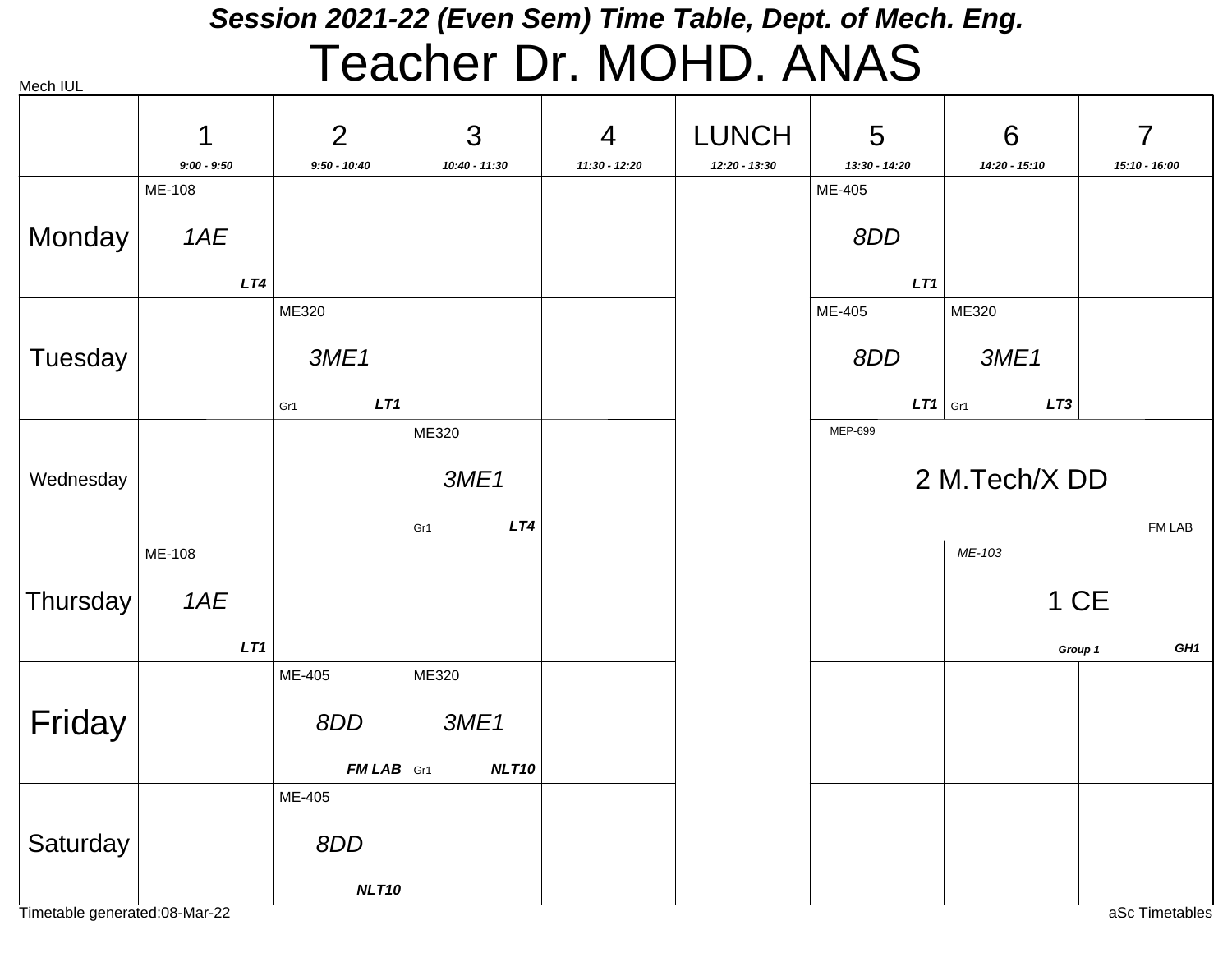#### *Session 2021-22 (Even Sem) Time Table, Dept. of Mech. Eng.*

# Teacher Er. A. AHED KHAN

|           | 1                       | $\overline{2}$           | 3                         | $\overline{4}$            | <b>LUNCH</b>  | 5               | 6             | $\overline{7}$ |
|-----------|-------------------------|--------------------------|---------------------------|---------------------------|---------------|-----------------|---------------|----------------|
|           | $9:00 - 9:50$<br>ME 325 | $9:50 - 10:40$           | $10:40 - 11:30$<br>ME-506 | 11:30 - 12:20             | 12:20 - 13:30 | $13:30 - 14:20$ | 14:20 - 15:10 | 15:10 - 16:00  |
| Monday    |                         | 3ME1                     | 8DD/1<br>M.Tech           |                           |               |                 |               |                |
|           |                         | <b>RAC LAB</b><br>$Gr-2$ | <b>HMT LAB</b>            |                           |               |                 |               |                |
|           |                         | ME-207                   |                           | ME-506                    |               |                 |               |                |
| Tuesday   |                         | 2ME1                     |                           | 8DD/1<br>M.Tech           |               |                 |               |                |
|           |                         | LT4                      |                           | LT1                       |               |                 |               |                |
|           |                         | ME-506                   |                           | ME-207                    |               |                 |               |                |
| Wednesday |                         | 8DD/1<br>M.Tech          |                           | 2ME1                      |               |                 |               |                |
|           |                         | <b>HMT LAB</b>           |                           | LT4                       |               |                 |               |                |
|           |                         | ME-207                   | ME-102                    |                           |               | ME452           |               |                |
| Thursday  |                         | 2ME1                     |                           | 1CSE2/CTIS                |               |                 | 4ME1          |                |
|           |                         | LT4                      |                           | <b>BME LAB</b><br>Group 2 |               |                 |               | RAC LAB        |
|           |                         |                          | ME-207                    |                           |               |                 |               |                |
| Friday    |                         |                          | 2ME1                      |                           |               |                 |               |                |
|           |                         |                          | LT4                       |                           |               |                 |               |                |
| Saturday  |                         |                          |                           |                           |               |                 |               |                |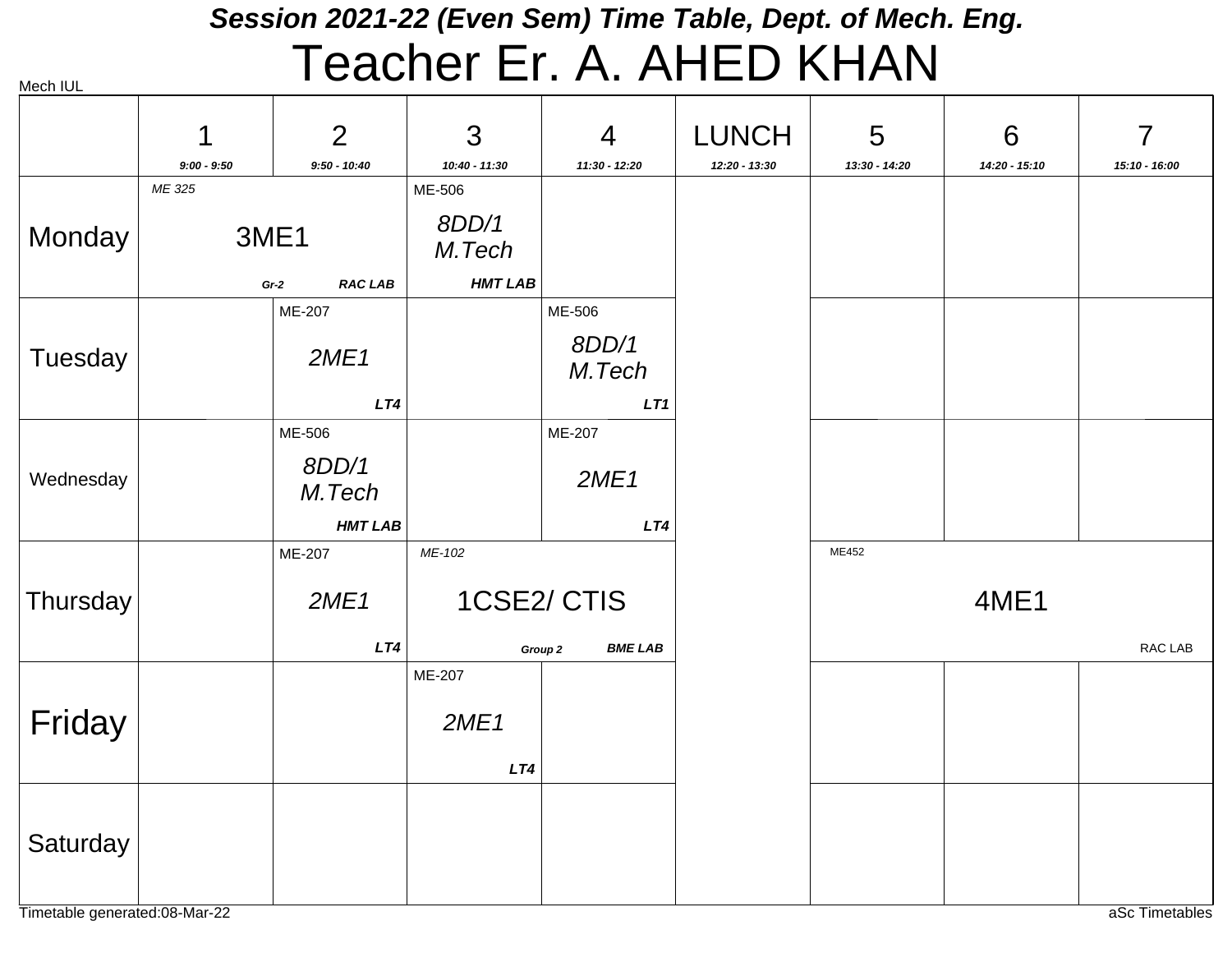## *Session 2021-22 (Even Sem) Time Table, Dept. of Mech. Eng.* Teacher Er. FAIZ MOHD

|           | 1             | $\overline{2}$             | 3               | $\overline{4}$ | <b>LUNCH</b>  | 5             | 6             | $\overline{7}$ |
|-----------|---------------|----------------------------|-----------------|----------------|---------------|---------------|---------------|----------------|
|           | $9:00 - 9:50$ | $9:50 - 10:40$             | $10:40 - 11:30$ | 11:30 - 12:20  | 12:20 - 13:30 | 13:30 - 14:20 | 14:20 - 15:10 | 15:10 - 16:00  |
|           |               | AE106                      | AE106P          |                |               |               |               |                |
| Monday    |               | 1AE                        |                 | 1AE            |               |               |               |                |
|           |               | LT1                        |                 | <b>FM LAB</b>  |               |               |               |                |
|           | ME-224        |                            |                 | AE106          |               |               |               | <b>BM226</b>   |
| Tuesday   | 2BT/DD        |                            |                 | 1AE            |               |               |               | 2ME1           |
|           |               | Group 1                    |                 | <b>HMT LAB</b> |               |               |               | LT4            |
|           |               |                            |                 |                |               | ME 224 T      |               | <b>BM226</b>   |
| Wednesday |               |                            |                 |                |               | 2BT/DD        |               | 2ME1           |
|           |               |                            |                 |                |               | LT14          |               | LT4            |
|           | ME-103        |                            | ME231           |                |               | ME-222        |               |                |
| Thursday  |               | 1BT/DD                     |                 | 2FT/DD         |               | 2BT/DD        |               |                |
|           |               | GH <sub>2</sub><br>Group 1 |                 | <b>HMT LAB</b> |               | LT14          |               |                |
|           | ME-224        |                            |                 | ME-222         |               |               |               |                |
| Friday    |               | 2BT/DD                     |                 | 2BT/DD         |               |               |               |                |
|           |               | <b>HMT LAB</b>             |                 | LT14           |               |               |               |                |
|           |               | ME-222                     |                 | <b>BM226</b>   |               |               |               |                |
| Saturday  |               | 2BT/DD                     |                 | 2ME1           |               |               |               |                |
|           |               | LT14                       |                 | LT4            |               |               |               |                |

Timetable generated:08-Mar-22 and the state of the state of the state of the state of the state of the state of the state of the state of the state of the state of the state of the state of the state of the state of the st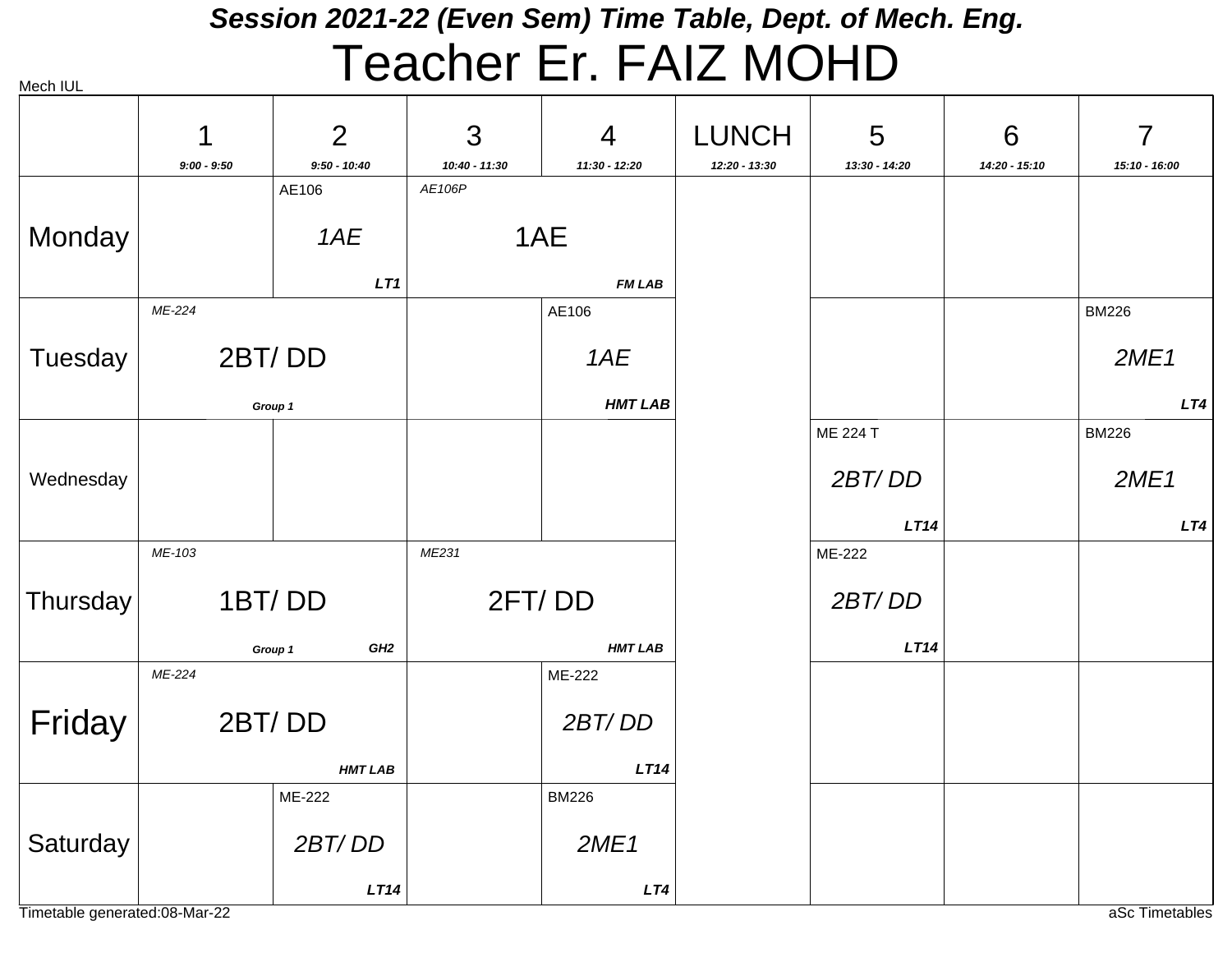## *Session 2021-22 (Even Sem) Time Table, Dept. of Mech. Eng.* Teacher Er. ABHISHEK DWIVEDI

Mech IUL

|           |               | $\overline{2}$  | 3               | $\overline{4}$                     | <b>LUNCH</b>  | 5                     | 6             | $\overline{7}$        |
|-----------|---------------|-----------------|-----------------|------------------------------------|---------------|-----------------------|---------------|-----------------------|
|           | $9:00 - 9:50$ | $9:50 - 10:40$  | 10:40 - 11:30   | 11:30 - 12:20                      | 12:20 - 13:30 | 13:30 - 14:20         | 14:20 - 15:10 | 15:10 - 16:00         |
|           |               |                 |                 | ME-507                             |               | <b>BM310</b>          |               |                       |
| Monday    |               |                 |                 | 8DD/1<br>M.Tech                    |               | <b>III B.COM</b><br>2 |               |                       |
|           |               |                 |                 | LT <sub>1</sub>                    |               | BNLT32                |               |                       |
|           |               |                 |                 | ME-209                             |               |                       |               | <b>BM310</b>          |
| Tuesday   |               |                 |                 | 2ME1                               |               |                       |               | III B.COM<br>2        |
|           |               |                 |                 | LT4                                |               |                       |               | BNLT32                |
|           |               | ME-209          | ME-507          |                                    |               | MEP-699               |               |                       |
| Wednesday |               | 2ME1            | 8DD/1<br>M.Tech |                                    |               |                       | 2 M.Tech/X DD |                       |
|           |               | LT1             | <b>HMT LAB</b>  |                                    |               |                       |               | FM LAB                |
|           |               | ME-507          |                 | <b>BM310</b>                       |               |                       | ME-211        |                       |
| Thursday  |               | 8DD/1<br>M.Tech |                 | III B.COM<br>$\overline{2}$        |               |                       |               | 2ME1                  |
|           |               | LT1             |                 | BNLT32                             |               |                       |               | <b>MMC LAB</b><br>Gr1 |
|           | ME-209        |                 |                 | ME-507                             |               |                       |               |                       |
| Friday    | 2ME1          |                 |                 | 8DD/1<br>M.Tech                    |               |                       |               |                       |
|           | LT4           |                 |                 | LT1                                |               |                       |               |                       |
|           | ME-209        |                 |                 | <b>BM310</b>                       |               |                       |               |                       |
| Saturday  | 2ME1          |                 |                 | <b>III B.COM</b><br>$\overline{2}$ |               |                       |               |                       |
|           | LT4           |                 |                 | BNLT32                             |               |                       |               |                       |

Timetable generated:08-Mar-22 and the state of the state of the state of the state of the state of the state of the state of the state of the state of the state of the state of the state of the state of the state of the st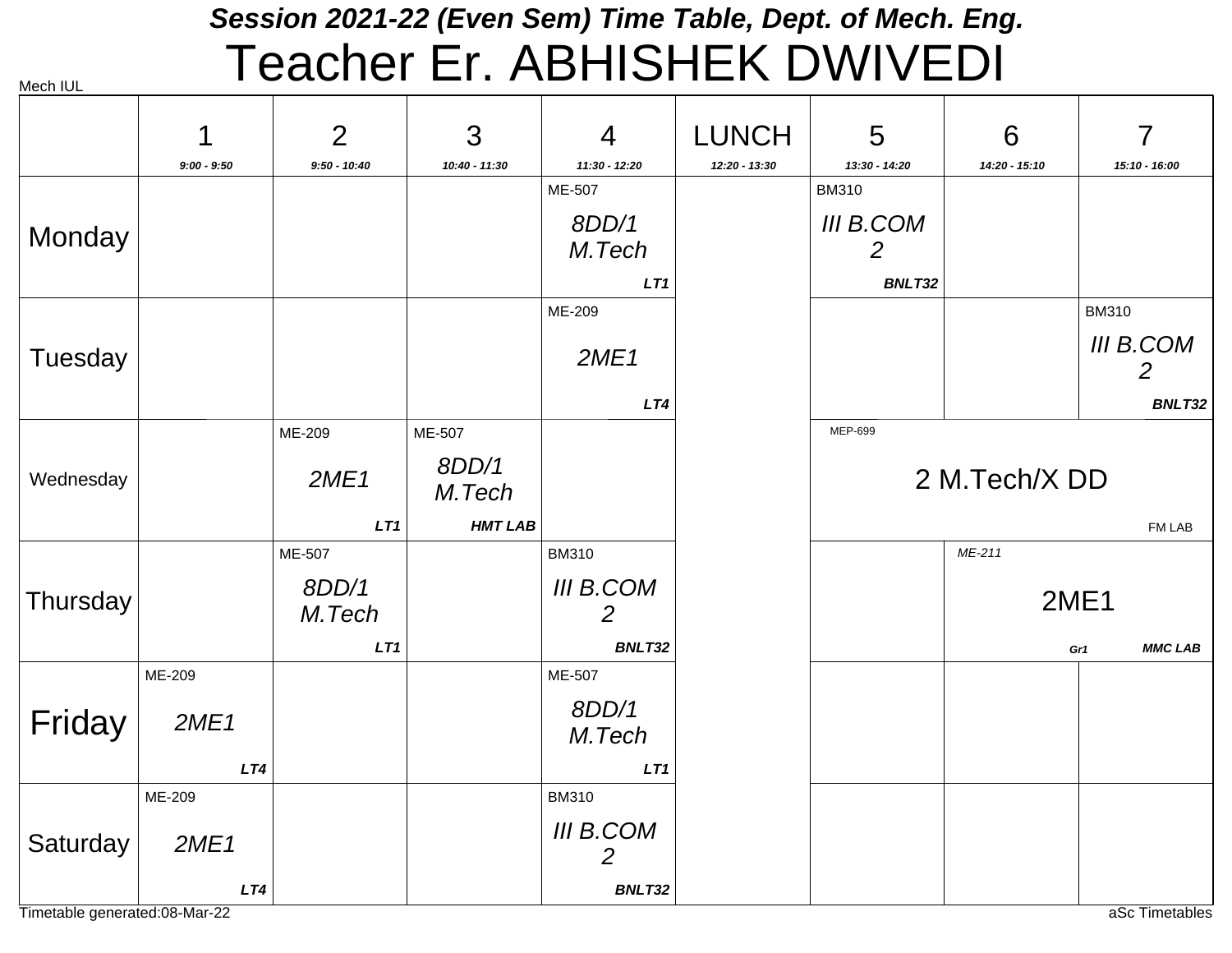# *Session 2021-22 (Even Sem) Time Table, Dept. of Mech. Eng.* Teacher Er. YAQOOB ALI ANSARI

|           | 1             | $\overline{2}$           | 3              | $\overline{4}$ | <b>LUNCH</b>  | 5                 | 6             | $\overline{7}$  |
|-----------|---------------|--------------------------|----------------|----------------|---------------|-------------------|---------------|-----------------|
|           | $9:00 - 9:50$ | $9:50 - 10:40$           | 10:40 - 11:30  | 11:30 - 12:20  | 12:20 - 13:30 | 13:30 - 14:20     | 14:20 - 15:10 | 15:10 - 16:00   |
|           |               | ME-504                   |                |                |               |                   |               | ME315           |
| Monday    |               | 8DD                      |                |                |               |                   |               | 3ME1            |
|           |               | LT2                      |                |                |               |                   |               | LT2             |
|           |               |                          | ME-504         |                |               |                   |               |                 |
| Tuesday   |               |                          | 8DD            |                |               |                   |               |                 |
|           |               |                          | <b>HMT LAB</b> |                |               |                   |               |                 |
|           | ME 325        |                          |                |                |               | ME-451            |               |                 |
| Wednesday |               | 3ME1                     |                |                |               |                   | 4ME1          |                 |
|           |               | <b>RAC LAB</b><br>$Gr-1$ |                |                |               |                   | Group 1       | NLT6            |
|           | ME315         |                          |                | ME-504         |               | ME-104            | ME-104        |                 |
| Thursday  | 3ME1          |                          |                | 8DD            |               | 1BT/DD/<br>1FT/DD |               | 1BT/DD/1FT/DD   |
|           | LT2           |                          |                | <b>FM LAB</b>  |               | <b>WORKSHOP</b>   |               | <b>WORKSHOP</b> |
|           | ME-504        |                          |                |                |               |                   |               |                 |
| Friday    | 8DD           |                          |                |                |               |                   |               |                 |
|           | LT1           |                          |                |                |               |                   |               |                 |
|           | ME315         |                          |                |                |               |                   |               |                 |
| Saturday  | 3ME1          |                          |                |                |               |                   |               |                 |
|           | LT2           |                          |                |                |               |                   |               |                 |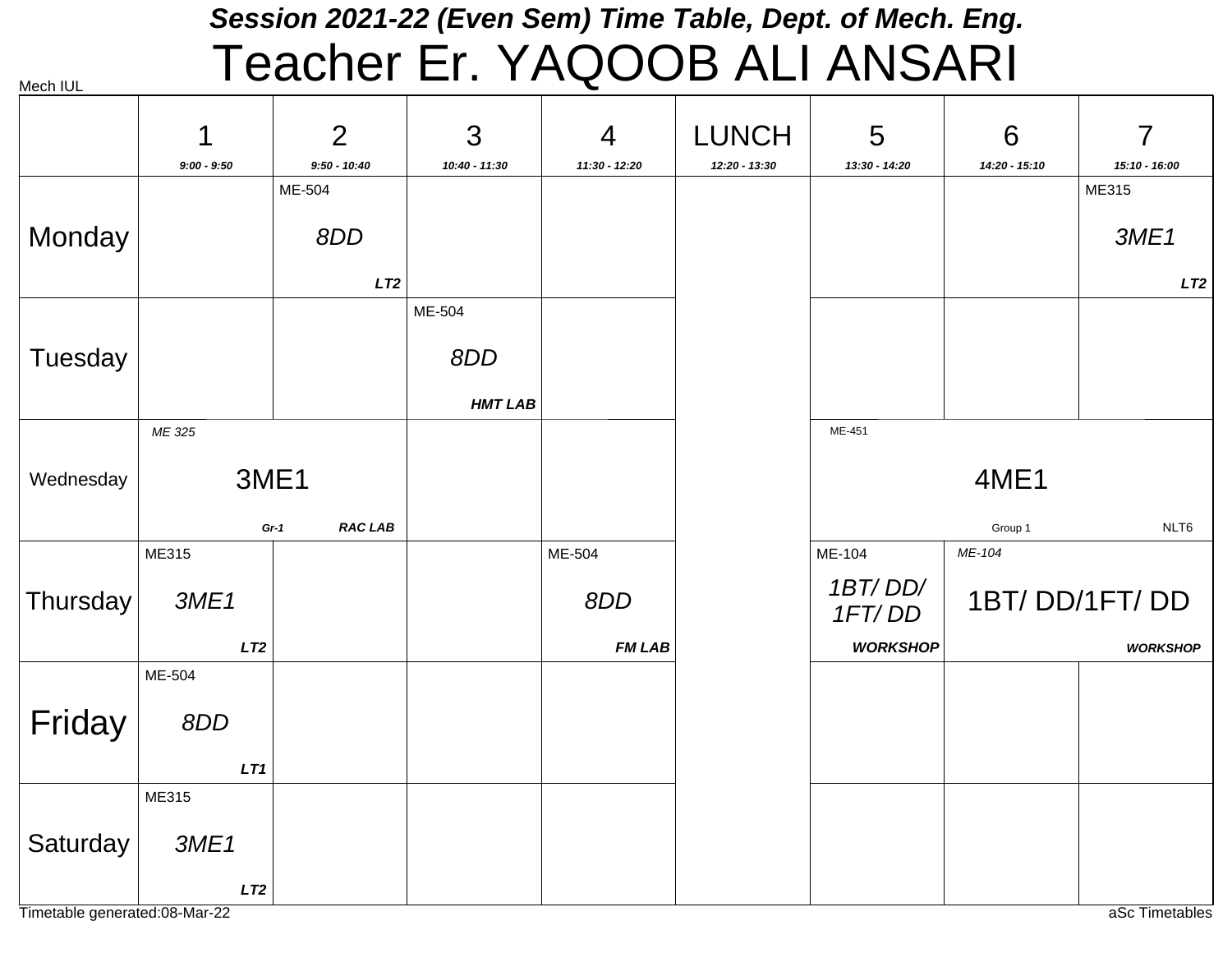## *Session 2021-22 (Even Sem) Time Table, Dept. of Mech. Eng.* Teacher Er. MAHMOOD ALAM

| Mech IUL |  |
|----------|--|
|          |  |

|                               | 1             | $\overline{2}$ | 3                      | $\overline{4}$ | <b>LUNCH</b>  | 5                       | 6                      | $\overline{7}$         |
|-------------------------------|---------------|----------------|------------------------|----------------|---------------|-------------------------|------------------------|------------------------|
|                               | $9:00 - 9:50$ | $9:50 - 10:40$ | 10:40 - 11:30<br>ME213 | 11:30 - 12:20  | 12:20 - 13:30 | 13:30 - 14:20<br>ME-212 | 14:20 - 15:10          | 15:10 - 16:00          |
| Monday                        |               |                | 2ME1                   | EC-340         |               | 2ME1                    |                        |                        |
|                               |               |                | NLT10<br>$Gr-1$        | NLT10          |               |                         | GH <sub>2</sub><br>Gr1 |                        |
|                               |               | ME-411         | ME213                  |                |               |                         | ME-411                 |                        |
| Tuesday                       |               | 8DD            | 2ME1                   |                |               |                         | 8DD                    |                        |
|                               |               | $NLT10$ Gr-1   | LT2                    |                |               |                         | LT1                    |                        |
|                               |               |                | ME213                  |                |               |                         | ME-411                 |                        |
| Wednesday                     |               |                | 2ME1                   | EC-340         |               |                         | 8DD                    |                        |
|                               |               |                | NLT10<br>$Gr-1$        | NLT10          |               |                         | LT4                    |                        |
|                               | ME213         |                | ME-411                 |                |               |                         |                        |                        |
| <b>Thursday</b>               | 2ME1          |                | 8DD                    |                |               |                         |                        |                        |
|                               | LT4<br>$Gr-1$ |                | LT2                    |                |               |                         |                        |                        |
|                               |               |                |                        |                |               |                         | ME-212                 |                        |
| Friday                        |               |                |                        | EC-340         |               |                         | 2ME1                   |                        |
|                               |               |                |                        | NLT10          |               |                         |                        | GH2<br>Gr <sub>2</sub> |
|                               |               |                |                        |                |               |                         |                        |                        |
| Saturday                      |               |                |                        | EC-340         |               |                         |                        |                        |
| Timetable generated:08-Mar-22 |               |                |                        | NLT10          |               |                         |                        | aSc Timetables         |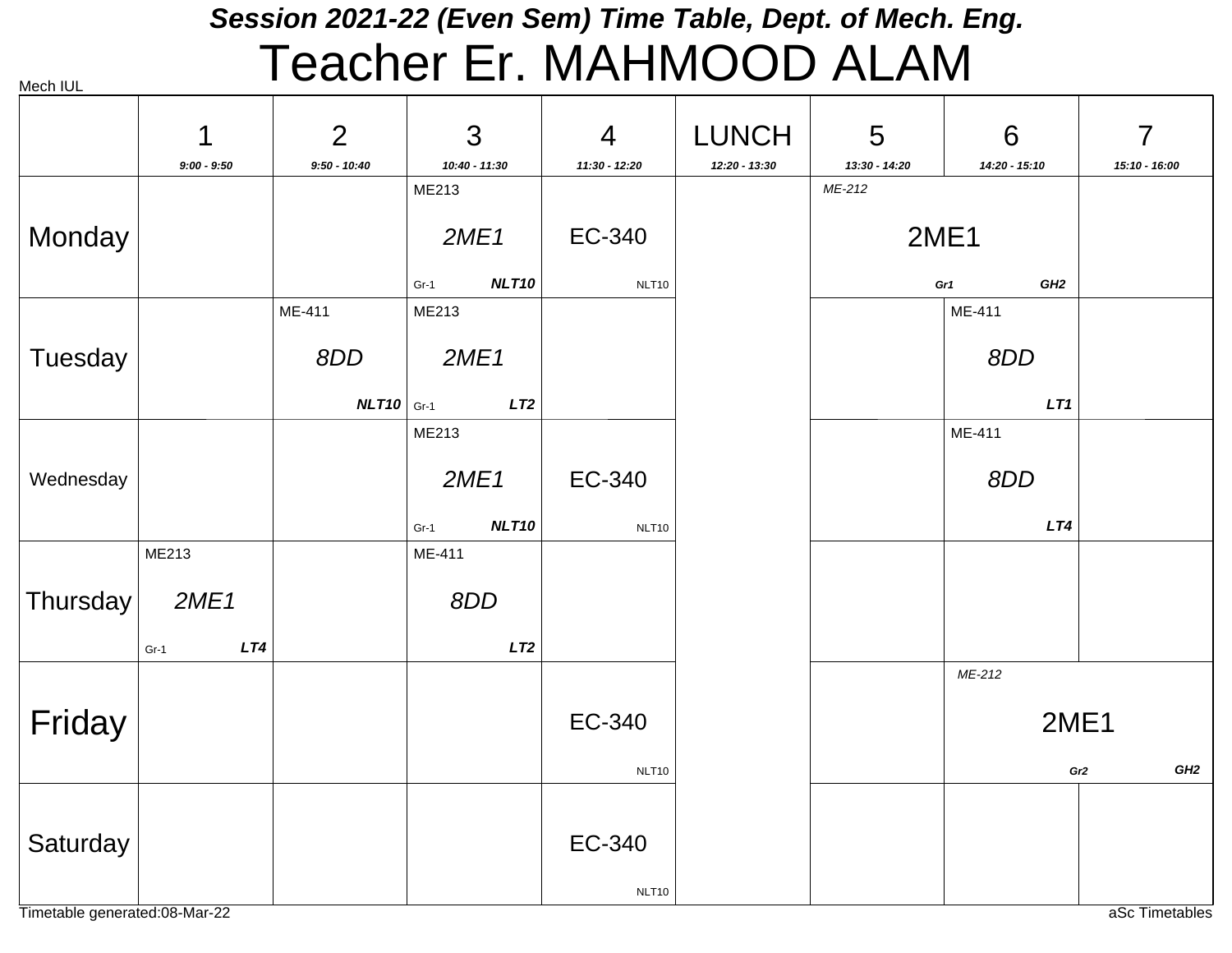# *Session 2021-22 (Even Sem) Time Table, Dept. of Mech. Eng.* Teacher Er. KAMRAN RASHEED

| Mech IUL |  |
|----------|--|
|          |  |

|                               | 1             | $\overline{2}$ | 3                  | $\overline{4}$ | <b>LUNCH</b>  | 5             | 6                               | 7              |
|-------------------------------|---------------|----------------|--------------------|----------------|---------------|---------------|---------------------------------|----------------|
|                               | $9:00 - 9:50$ | $9:50 - 10:40$ | 10:40 - 11:30      | 11:30 - 12:20  | 12:20 - 13:30 | 13:30 - 14:20 | 14:20 - 15:10                   | 15:10 - 16:00  |
|                               |               | ME-208         |                    |                |               |               | <b>BM-409</b>                   |                |
| Monday                        |               | 2ME1           |                    |                |               |               | 1 MBA-2                         |                |
|                               |               | LT4            |                    |                |               |               | BNLT18                          |                |
|                               |               | ME 232         |                    |                |               | ME499         |                                 |                |
| Tuesday                       |               |                | 2 AE               |                |               | 4ME1          |                                 |                |
|                               |               |                | <b>CAD/CAM LAB</b> |                |               |               | Group 1                         | <b>HMT LAB</b> |
|                               |               |                |                    |                |               | ME-210        |                                 | <b>BM-409</b>  |
| Wednesday                     |               |                |                    |                |               | 2ME1          |                                 | 1 MBA-2        |
|                               |               |                |                    |                |               |               | <b>Manufacturing / Workshop</b> | BNLT18         |
|                               |               |                | ME-208             |                |               |               | <b>BM-409</b>                   |                |
| Thursday                      |               |                | 2ME1               |                |               |               | 1 MBA-2                         |                |
|                               |               |                | LT4                |                |               |               | BNLT18                          |                |
|                               |               |                |                    | ME-208         |               | ME499         |                                 |                |
| Friday                        |               |                |                    | 2ME1           |               |               | 4ME1                            |                |
|                               |               |                |                    | LT4            |               |               | Group 2                         | FM LAB         |
|                               |               | ME 232         |                    | <b>BM-409</b>  |               |               |                                 |                |
| Saturday                      |               | 2 AE           |                    | 1 MBA-2        |               |               |                                 |                |
|                               |               |                | <b>CAD/CAM LAB</b> | BNLT18         |               |               |                                 |                |
| Timetable generated:08-Mar-22 |               |                |                    |                |               |               |                                 | aSc Timetables |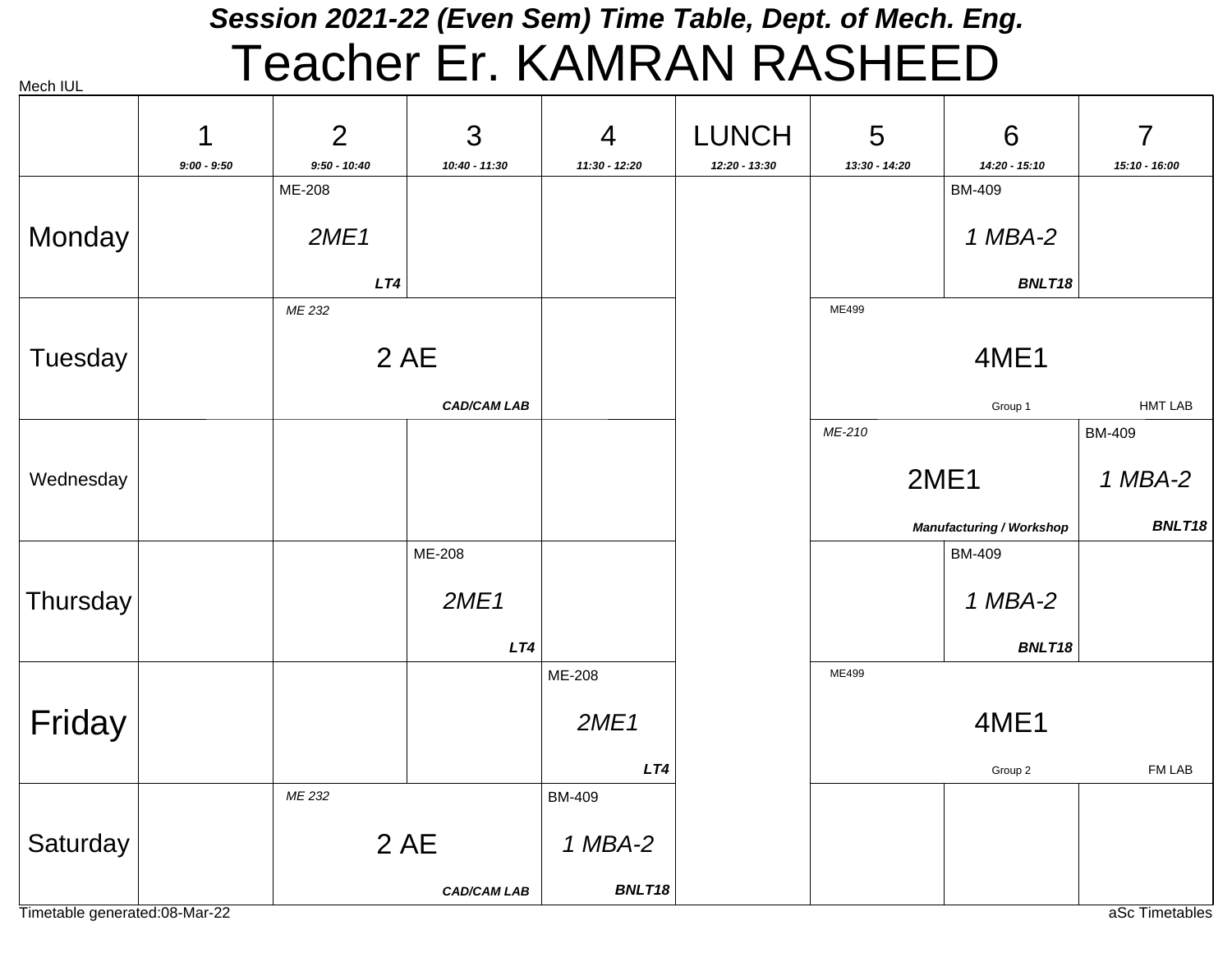#### *Session 2021-22 (Even Sem) Time Table, Dept. of Mech. Eng.* Teacher Dr. MD. REYAZ UR RAHIM

|           | 1                     | $\overline{2}$            | 3                      | 4             | <b>LUNCH</b>  | 5             | 6                     | 7                          |
|-----------|-----------------------|---------------------------|------------------------|---------------|---------------|---------------|-----------------------|----------------------------|
|           | $9:00 - 9:50$         | $9:50 - 10:40$            | 10:40 - 11:30          | 11:30 - 12:20 | 12:20 - 13:30 | 13:30 - 14:20 | 14:20 - 15:10         | 15:10 - 16:00              |
|           | ME-102                |                           |                        |               |               |               | ME-101                |                            |
| Monday    |                       | 1CSE2/CTIS                |                        |               |               |               | 1CSE2/<br><b>CTIS</b> |                            |
|           |                       | <b>BME LAB</b><br>Group 1 |                        |               |               |               | <b>BNLT4</b>          |                            |
|           |                       | ME 322                    |                        |               |               |               |                       |                            |
| Tuesday   |                       | 3ME1                      |                        |               |               |               |                       |                            |
|           |                       | LT2<br>Gr <sub>2</sub>    |                        |               |               |               |                       |                            |
|           | ME-101                |                           | ME 322                 |               |               |               | ME-103                |                            |
| Wednesday | 1CSE2/<br><b>CTIS</b> |                           | 3ME1                   |               |               |               |                       | 1FT/DD                     |
|           | <b>BNLT4</b>          |                           | LT2<br>Gr <sub>2</sub> |               |               |               |                       | GH <sub>2</sub><br>Group 2 |
|           | ME-103                |                           |                        |               |               |               |                       | ME 322                     |
| Thursday  | 1BT/DD                |                           |                        |               |               |               |                       | 3ME1                       |
|           |                       | GH2<br>Group 1            |                        |               |               |               |                       | LT2<br>Gr <sub>2</sub>     |
|           | ME-101                |                           | ME 322                 |               |               |               |                       |                            |
| Friday    | 1CSE2/<br><b>CTIS</b> |                           | 3ME1                   |               |               |               |                       |                            |
|           | <b>BNLT4</b>          |                           | LT2<br>Gr <sub>2</sub> |               |               |               |                       |                            |
|           | ME-101                | ME252                     |                        |               |               |               |                       |                            |
| Saturday  | 1CSE2/<br><b>CTIS</b> |                           | 2ME1                   |               |               |               |                       |                            |
|           | <b>BNLT4</b>          |                           |                        |               |               |               |                       |                            |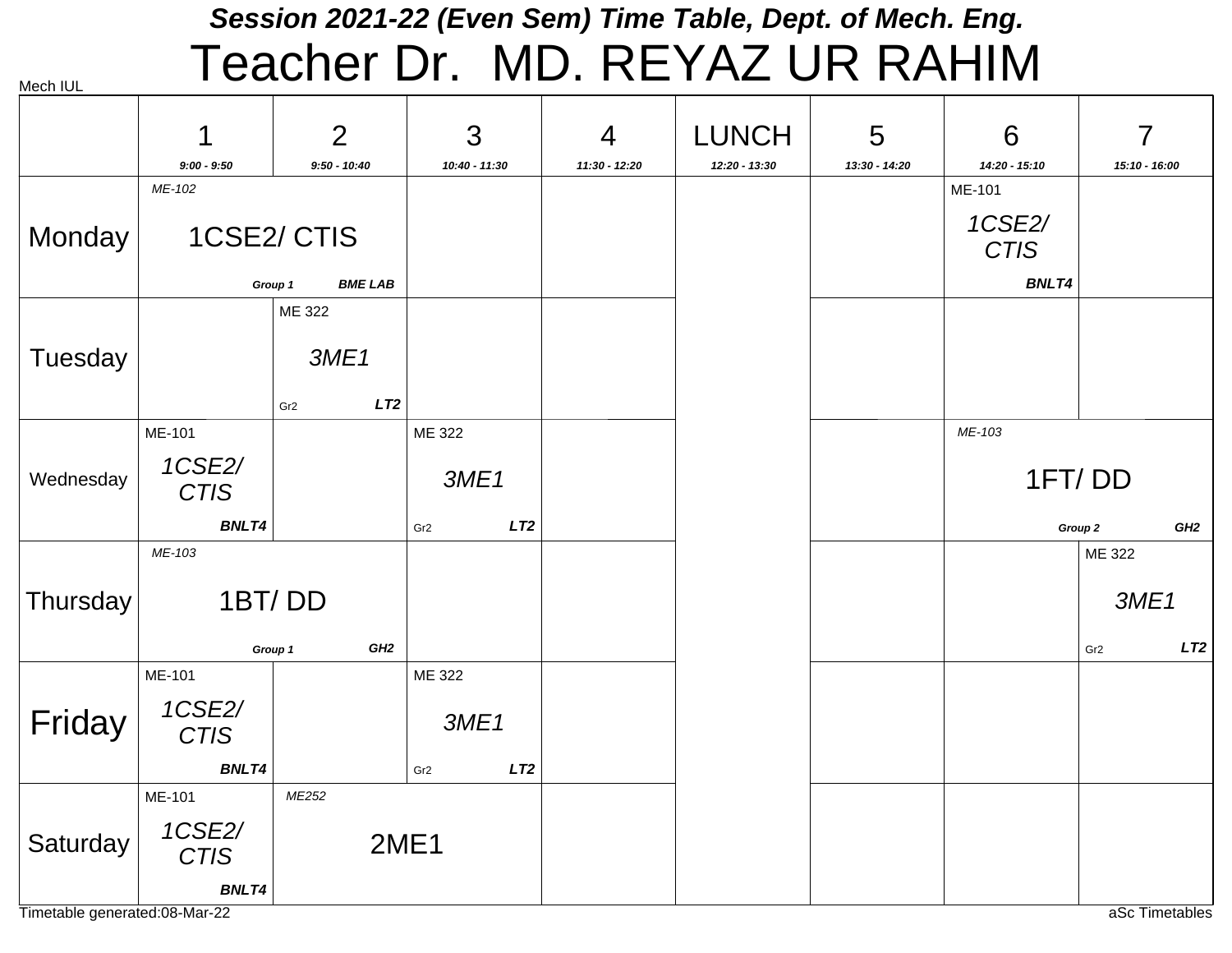#### *Session 2021-22 (Even Sem) Time Table, Dept. of Mech. Eng.* Teacher Er. MOHD. SERAJ

| Mech IUL |  |
|----------|--|

|           | 1              | $\overline{2}$ | 3                      | $\overline{4}$            | <b>LUNCH</b>  | 5                       | 6                       | $\overline{7}$             |
|-----------|----------------|----------------|------------------------|---------------------------|---------------|-------------------------|-------------------------|----------------------------|
|           | $9:00 - 9:50$  | $9:50 - 10:40$ | 10:40 - 11:30<br>ME318 | 11:30 - 12:20             | 12:20 - 13:30 | 13:30 - 14:20<br>ME-104 | 14:20 - 15:10<br>ME-104 | 15:10 - 16:00              |
| Monday    |                |                | 3ME1                   |                           |               | 1ME1/1 CE               | <b>1ME1/1 CE</b>        |                            |
|           |                |                | NLT6<br>Group 3        |                           |               | <b>WORKSHOP</b>         |                         | <b>WORKSHOP</b>            |
|           | ME317          |                | ME318                  |                           |               | ME-451                  |                         |                            |
| Tuesday   | 3ME1           |                | 3ME1                   |                           |               |                         | <b>4ME1</b>             |                            |
|           | LT1<br>Group 2 |                | NLT6<br>Group 3        |                           |               |                         | Group 2                 | NLT6                       |
|           |                |                |                        |                           |               | ME317                   |                         |                            |
| Wednesday |                |                |                        |                           |               | 3ME1                    |                         |                            |
|           |                |                |                        |                           |               | LT1<br>Group 2          |                         |                            |
|           |                |                | ME318                  |                           |               | ME317                   | ME-103                  |                            |
| Thursday  |                |                | 3ME1                   |                           |               | 3ME1                    | 1 CE                    |                            |
|           |                |                | NLT6<br>Group 3        |                           |               | LT1<br>Group 2          |                         | GH <sub>1</sub><br>Group 1 |
|           |                |                | ME-102                 |                           |               |                         |                         |                            |
| Friday    |                |                | 1CSE1                  |                           |               |                         |                         |                            |
|           |                |                |                        | <b>BME LAB</b><br>Group 1 |               |                         |                         |                            |
|           |                | <b>ME317</b>   | ME318<br>NLT6<br>3ME1  |                           |               |                         |                         |                            |
| Saturday  |                | 3ME1           | Group 3<br>ME-102      | BME LAB                   |               |                         |                         |                            |
|           |                | LT1<br>Group 2 |                        | 1CSE1<br>Group 2          |               |                         |                         |                            |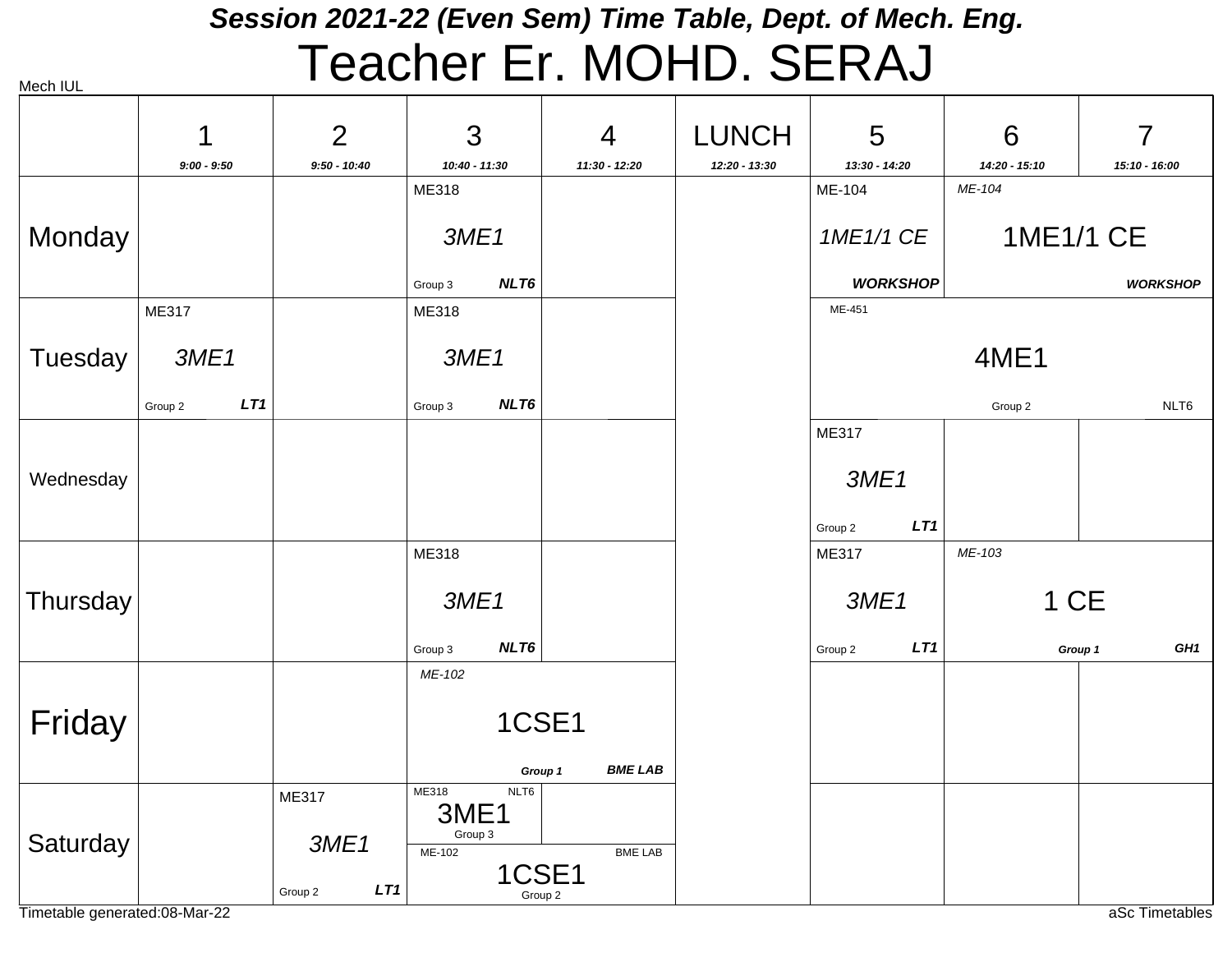#### *Session 2021-22 (Even Sem) Time Table, Dept. of Mech. Eng.* Teacher Er. MOHD. FAIZAN HASAN

| Mech IUL  |                  | <u>UUVITUT</u>   |                  |                |               |                  |               |                                 |
|-----------|------------------|------------------|------------------|----------------|---------------|------------------|---------------|---------------------------------|
|           |                  | $\overline{2}$   | 3                | $\overline{4}$ | <b>LUNCH</b>  | 5                | 6             | $\overline{7}$                  |
|           | $9:00 - 9:50$    | $9:50 - 10:40$   | 10:40 - 11:30    | 11:30 - 12:20  | 12:20 - 13:30 | 13:30 - 14:20    | 14:20 - 15:10 | 15:10 - 16:00                   |
|           | <b>BM227</b>     |                  | <b>BM310</b>     |                |               |                  |               |                                 |
| Monday    | <b>II EC/BME</b> |                  | <b>III B.COM</b> |                |               |                  |               |                                 |
|           | SLT <sub>2</sub> |                  | <b>BNLT31</b>    |                |               |                  |               |                                 |
|           | ME-508           |                  | <b>BM310</b>     |                |               |                  |               |                                 |
| Tuesday   | 8DD              |                  | <b>III B.COM</b> |                |               |                  |               |                                 |
|           | <b>NLT10</b>     |                  | <b>BNLT31</b>    |                |               |                  |               |                                 |
|           | ME-508           | <b>BM310</b>     |                  |                |               | <b>BM227</b>     | ME-103        |                                 |
| Wednesday | 8DD              | <b>III B.COM</b> |                  |                |               | <b>II EC/BME</b> |               | 1FT/DD                          |
|           | LT2              | <b>BNLT31</b>    |                  |                |               | FLT <sub>2</sub> |               | GH <sub>2</sub><br>Group 2      |
|           | ME-508           |                  | <b>BM310</b>     |                |               | ME452            |               |                                 |
| Thursday  | 8DD              |                  | <b>III B.COM</b> |                |               | 4ME1             |               |                                 |
|           | <b>HMT LAB</b>   |                  | <b>BNLT31</b>    |                |               |                  |               | RAC LAB                         |
|           |                  |                  | <b>BM227</b>     |                |               |                  | ME-102        |                                 |
| Friday    |                  |                  | <b>II EC/BME</b> |                |               |                  |               | I EE / EC/ SPV/<br>CIS/CSE4/BME |
|           |                  |                  | SL <sub>1</sub>  |                |               |                  |               | <b>BME LAB</b><br>GR 3          |
|           | ME-508           |                  |                  |                |               |                  |               |                                 |
| Saturday  | 8DD              |                  |                  |                |               |                  |               |                                 |
|           | NLT10            |                  |                  |                |               |                  |               |                                 |

Timetable generated:08-Mar-22 and the state of the state of the state of the state of the state of the state of the state of the state of the state of the state of the state of the state of the state of the state of the st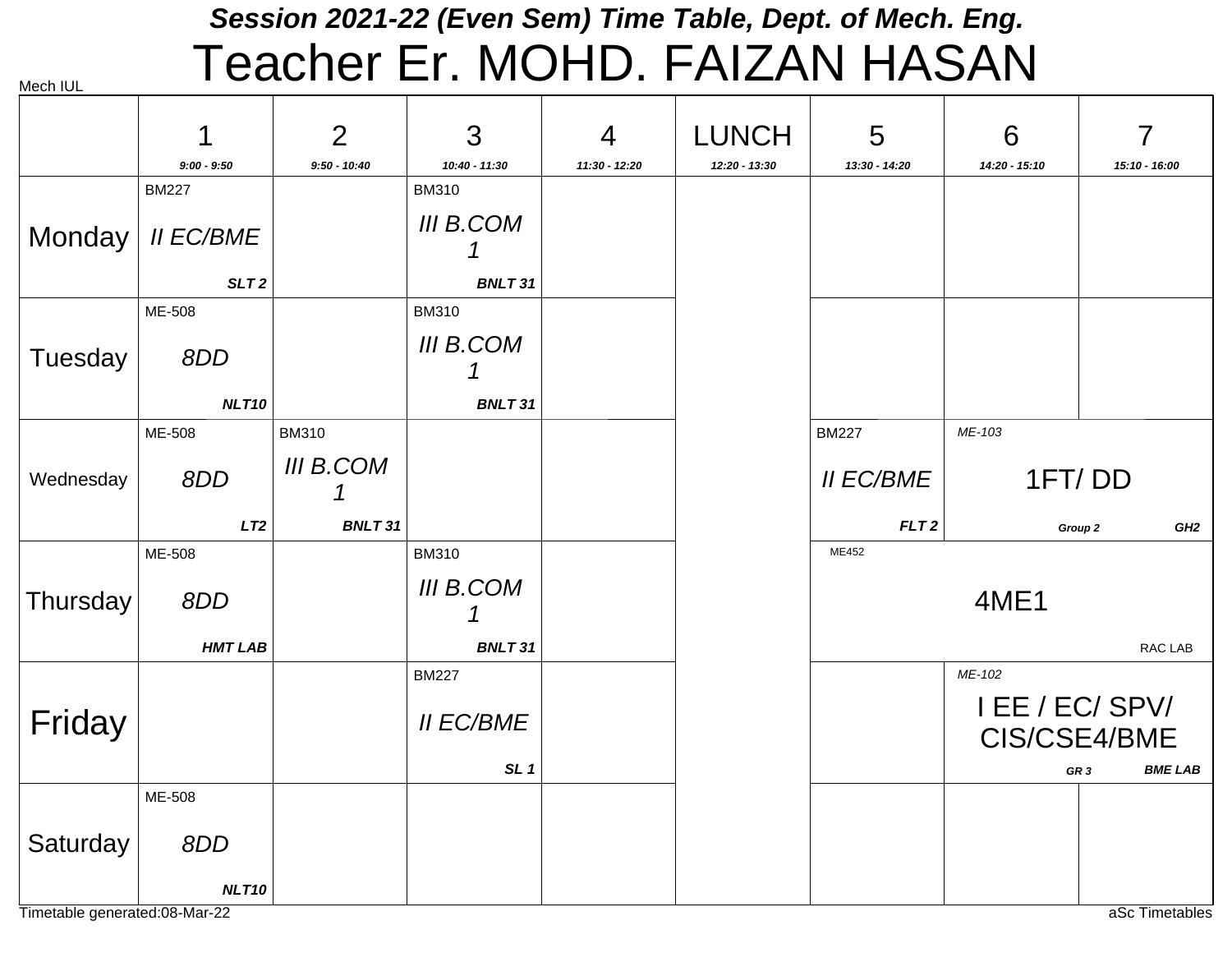# *Session 2021-22 (Even Sem) Time Table, Dept. of Mech. Eng.* Teacher Er. SUMITA CHATURVEDI

|           | 1                     | $\overline{2}$ | 3                                    | 4               | <b>LUNCH</b>  | 5                 | 6                               | 7               |
|-----------|-----------------------|----------------|--------------------------------------|-----------------|---------------|-------------------|---------------------------------|-----------------|
|           | $9:00 - 9:50$         | $9:50 - 10:40$ | 10:40 - 11:30                        | $11:30 - 12:20$ | 12:20 - 13:30 | 13:30 - 14:20     | 14:20 - 15:10                   | 15:10 - 16:00   |
|           |                       |                | <b>BM310</b>                         |                 |               | ME-104            | ME-104                          |                 |
| Monday    |                       |                | III B.COM<br>4                       |                 |               | 1ME1/1 CE         | 1ME1/1 CE                       |                 |
|           |                       |                | <b>Others</b>                        |                 |               | <b>WORKSHOP</b>   |                                 | <b>WORKSHOP</b> |
|           | <b>BM310</b>          | ME-107P        |                                      |                 |               |                   | <b>BM-409</b>                   |                 |
| Tuesday   | <b>III B.COM</b><br>4 |                | 1AE                                  |                 |               |                   | I MBA-3                         |                 |
|           | <b>Others</b>         |                | <b>WORKSHOP</b>                      |                 |               |                   | BNLT19                          |                 |
|           |                       |                | <b>BM310</b>                         |                 |               | ME-210            |                                 | <b>BM-409</b>   |
| Wednesday |                       |                | <b>III B.COM</b><br>$\boldsymbol{4}$ |                 |               | <b>2ME1</b>       |                                 | I MBA-3         |
|           |                       |                | <b>Other</b>                         |                 |               |                   | <b>Manufacturing / Workshop</b> | BNLT19          |
|           |                       |                | <b>BM310</b>                         |                 |               | ME-104            | ME-104                          |                 |
| Thursday  |                       |                | <b>III B.COM</b><br>4                |                 |               | 1BT/DD/<br>1FT/DD |                                 | 1BT/DD/1FT/DD   |
|           |                       |                | <b>Others</b>                        |                 |               | <b>WORKSHOP</b>   |                                 | <b>WORKSHOP</b> |
|           |                       |                |                                      |                 |               |                   | <b>BM-409</b>                   |                 |
| Friday    |                       |                |                                      |                 |               |                   | I MBA-3                         |                 |
|           |                       |                |                                      |                 |               |                   | BNLT19                          |                 |
|           |                       |                |                                      | <b>BM-409</b>   |               |                   |                                 |                 |
| Saturday  |                       |                |                                      | I MBA-3         |               |                   |                                 |                 |
|           |                       |                |                                      | BNLT19          |               |                   |                                 |                 |

Timetable generated:08-Mar-22 and the state of the state of the state of the state of the state of the state of the state of the state of the state of the state of the state of the state of the state of the state of the st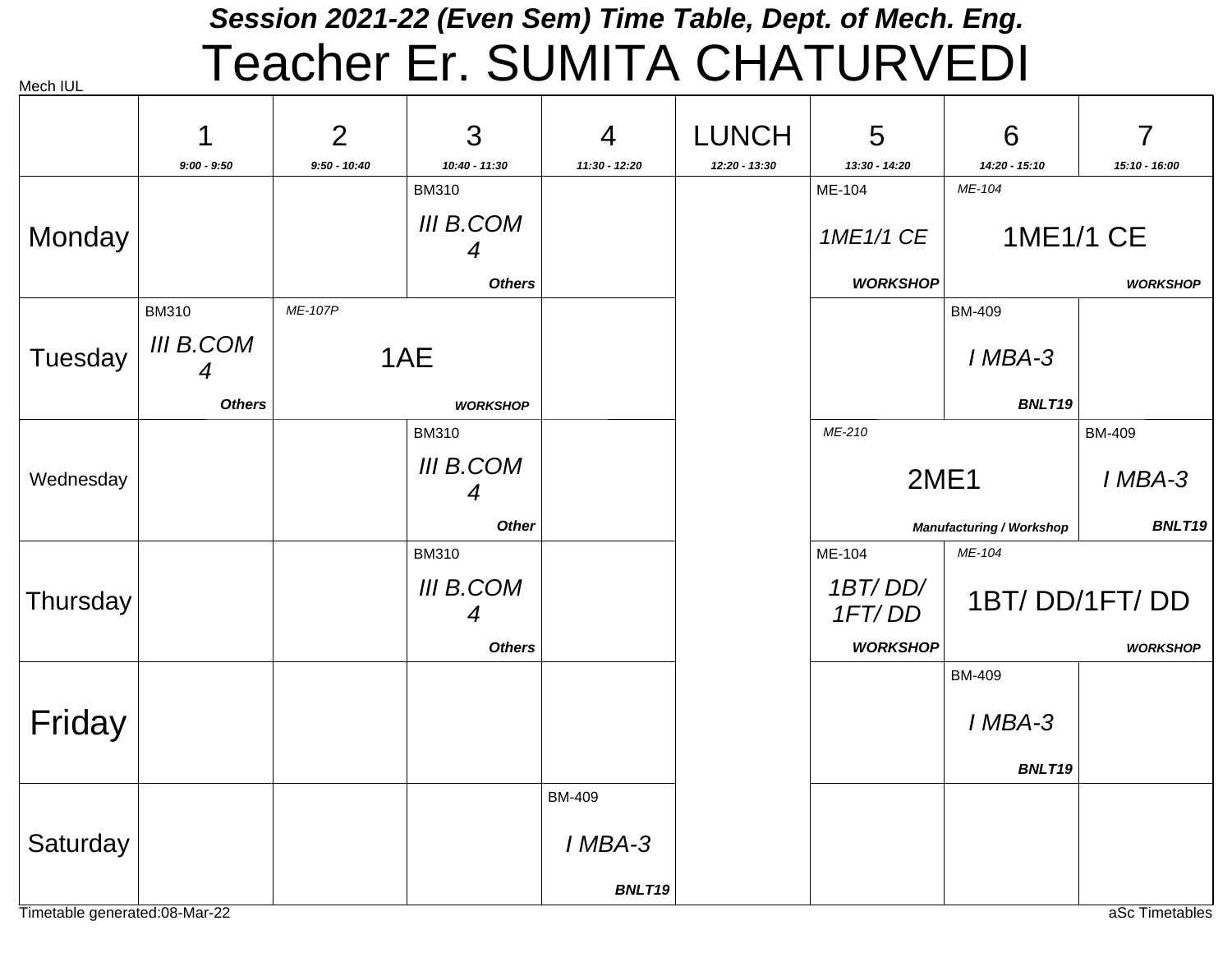# *Session 2021-22 (Even Sem) Time Table, Dept. of Mech. Eng.* Teacher Er. MOHD NAWAZ KHAN

| Mech IUL |  |
|----------|--|
|          |  |

| $\overline{7}$                            |
|-------------------------------------------|
|                                           |
| 15:10 - 16:00                             |
|                                           |
|                                           |
|                                           |
|                                           |
|                                           |
|                                           |
|                                           |
| <b>HMT LAB</b>                            |
|                                           |
|                                           |
|                                           |
| <b>BNLT12</b>                             |
|                                           |
|                                           |
|                                           |
|                                           |
|                                           |
|                                           |
|                                           |
| FM LAB                                    |
|                                           |
|                                           |
|                                           |
|                                           |
| 14:20 - 15:10<br>4ME1<br>II BBA 2<br>4ME1 |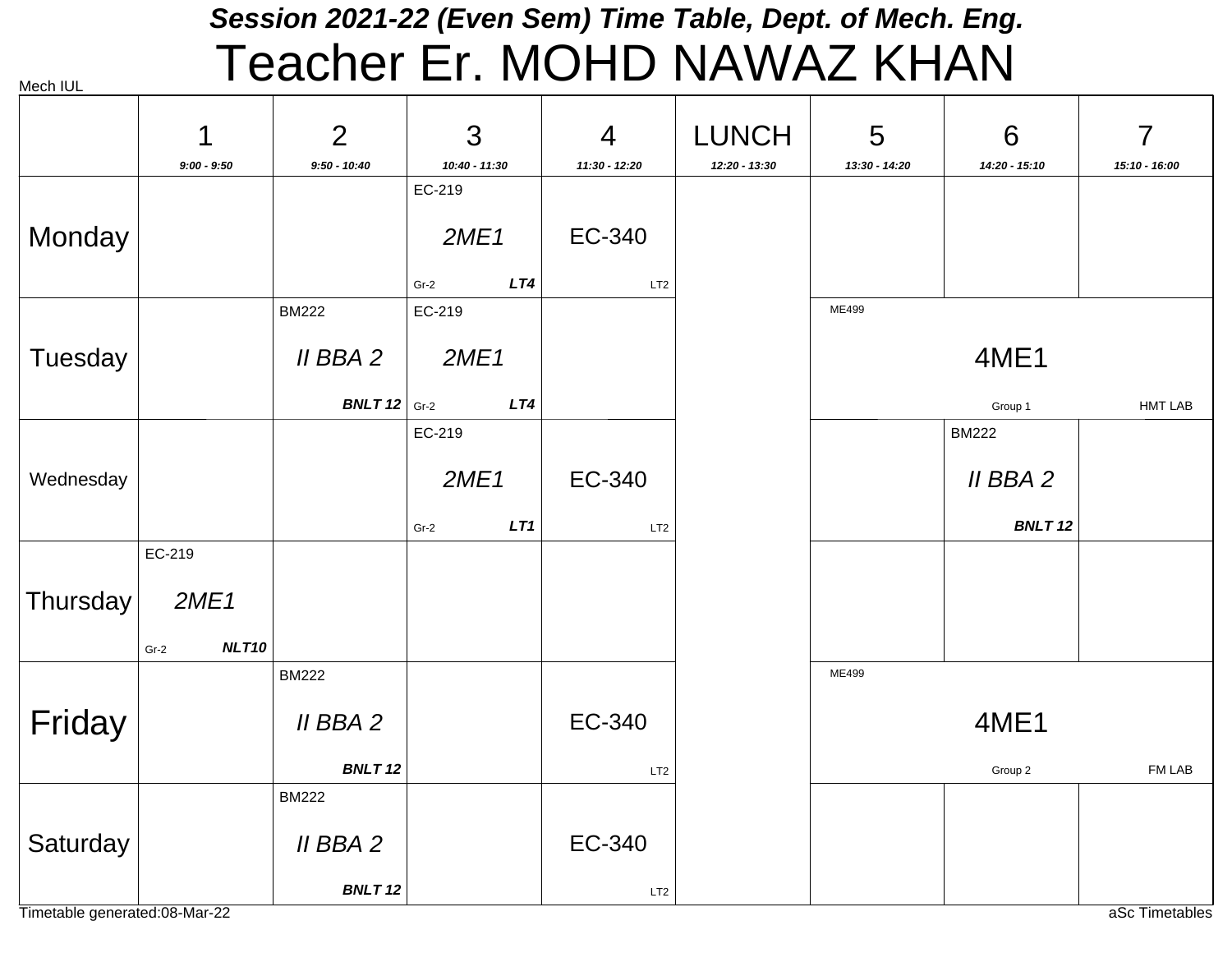# *Session 2021-22 (Even Sem) Time Table, Dept. of Mech. Eng.* Teacher Er SHARA KHURSHEED

|           | 1                                                                              | $\overline{2}$                    | 3              | $\overline{4}$ | <b>LUNCH</b>  | 5             | 6             | 7                  |
|-----------|--------------------------------------------------------------------------------|-----------------------------------|----------------|----------------|---------------|---------------|---------------|--------------------|
|           | $9:00 - 9:50$                                                                  | $9:50 - 10:40$                    | 10:40 - 11:30  | 11:30 - 12:20  | 12:20 - 13:30 | 13:30 - 14:20 | 14:20 - 15:10 | 15:10 - 16:00      |
|           |                                                                                |                                   | ME321          |                |               |               | ME-491        |                    |
| Monday    |                                                                                |                                   | 3ME1           |                |               |               |               | 8DD                |
|           |                                                                                |                                   | LT1<br>Group 4 |                |               |               |               | <b>CAD/CAM LAB</b> |
|           |                                                                                |                                   | ME321          |                |               |               |               | <b>BM222</b>       |
| Tuesday   |                                                                                |                                   | 3ME1           |                |               |               |               | II BBA 1           |
|           |                                                                                |                                   | LT1<br>Group 4 |                |               |               |               | BNLT 11            |
|           | ME-102                                                                         |                                   |                | <b>BM222</b>   |               |               |               |                    |
| Wednesday | I EE / EC/ SPV/<br>CIS/CSE4/BME                                                |                                   |                | II BBA 1       |               |               |               |                    |
|           |                                                                                | <b>BME LAB</b><br>GR <sub>2</sub> |                | <b>BNLT11</b>  |               |               |               |                    |
|           |                                                                                |                                   | ME321          |                |               |               |               | <b>BM222</b>       |
| Thursday  |                                                                                |                                   | 3ME1           |                |               |               |               | II BBA 1           |
|           |                                                                                |                                   | LT1<br>Group 4 |                |               |               |               | <b>BNLT11</b>      |
| Friday    | ME-102<br>I EE / EC/ SPV/<br>CIS/CSE4/BME<br><b>BME LAB</b><br>GR <sub>1</sub> |                                   |                |                |               |               |               |                    |
|           |                                                                                |                                   | ME321          | <b>BM222</b>   |               |               |               |                    |
| Saturday  |                                                                                |                                   | 3ME1           | II BBA 1       |               |               |               |                    |
|           |                                                                                |                                   | LT1<br>Group 4 | <b>BNLT11</b>  |               |               |               |                    |

Timetable generated:08-Mar-22 and the state of the state of the state of the state of the state of the state of the state of the state of the state of the state of the state of the state of the state of the state of the st